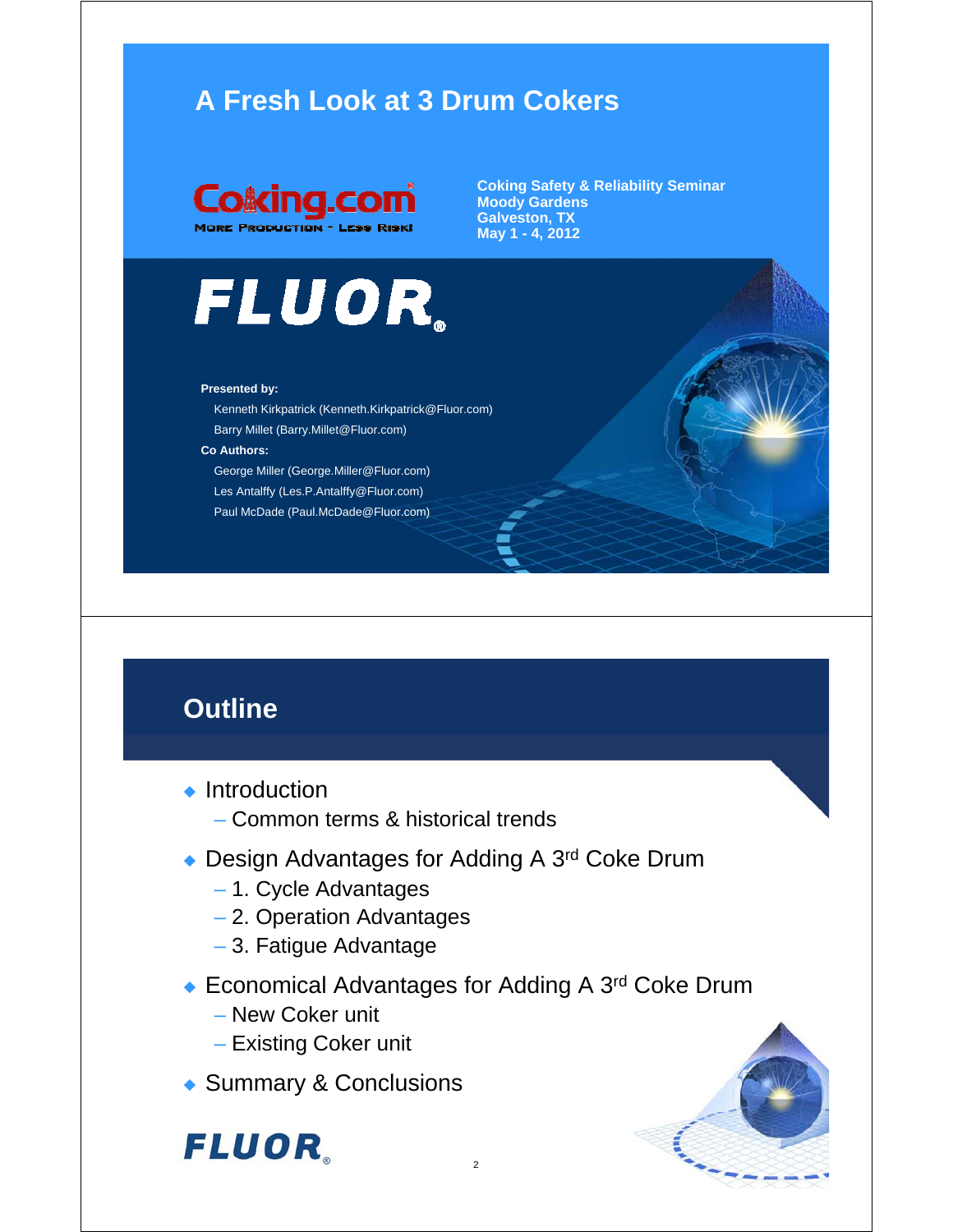## **Common Terms**



Why do Coke Drums fail ?

**Severe Cyclic Thermal Conditions due to Minimal Preheat Temperature Aggressive Heat Up Rate Aggressive Quench Rate**

4



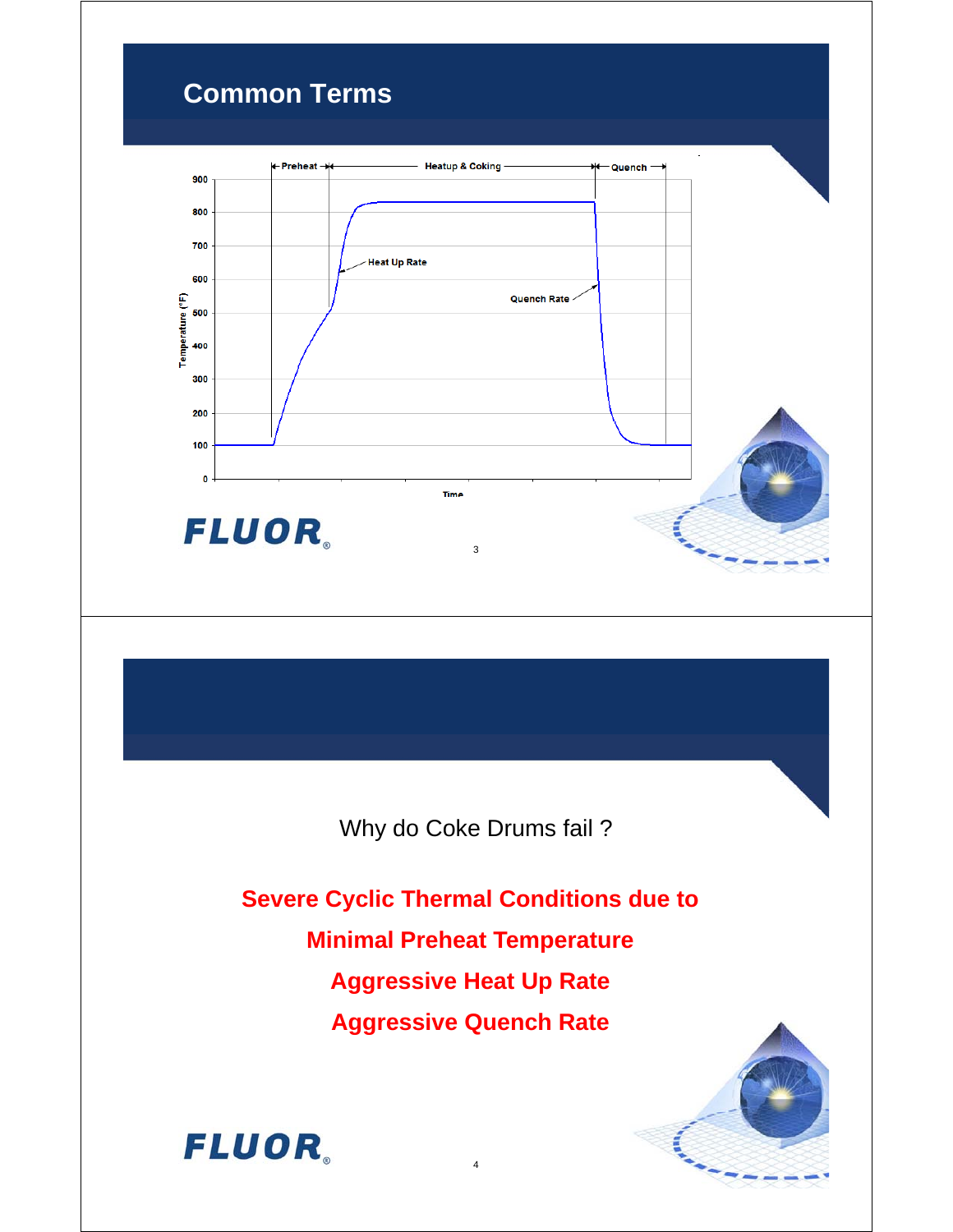### **What do we do to Stop Failures ?**

- 
- Increase preheat temp
- Control cool down
- Increase cycle time  $\qquad \qquad \vert \qquad \text{– Better materials}$
- Modify Operations | Improve Equipment
	- Innovation with new geometry and designs
	-
	- Manufacturing controls
	- Modify inlet flow conditions
- Most efforts are focused on trying to improve equipment because when the operations are modified we slow down the process, lose throughput and profits !

5

## **FLUOR**

## **Why Install A 3rd Drum ?**

- ◆ Higher than expected maintenance costs
- Need shorter drum cycles or more throughput
- $\triangle$  Severe thermal cycles with a 2 drum unit Reduce thermal impact
- Difficulty producing a design for the full design life

6

• Lower cost and improved reliability



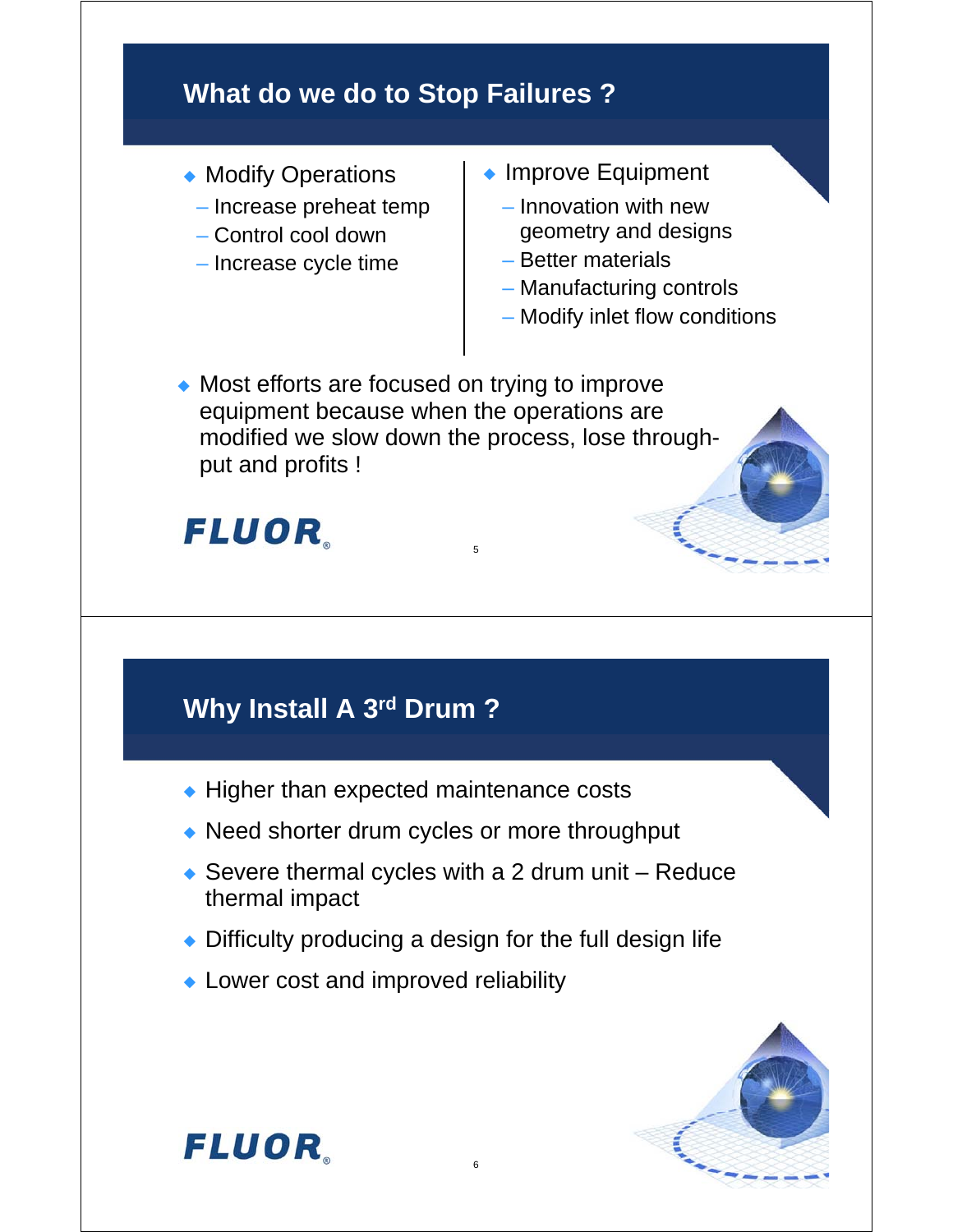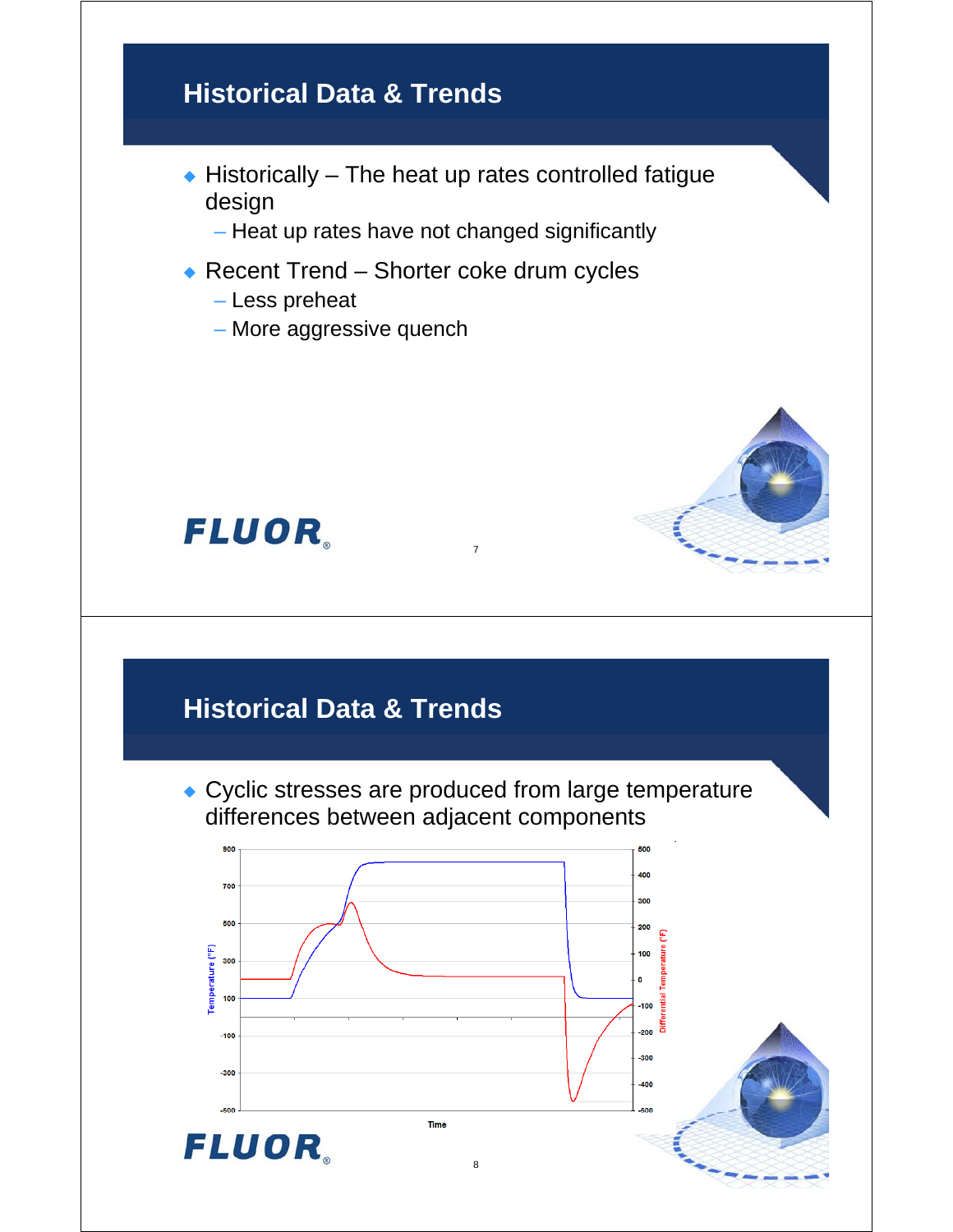## **Historical Data & Trends**





**First Advantage Drum Cycle**



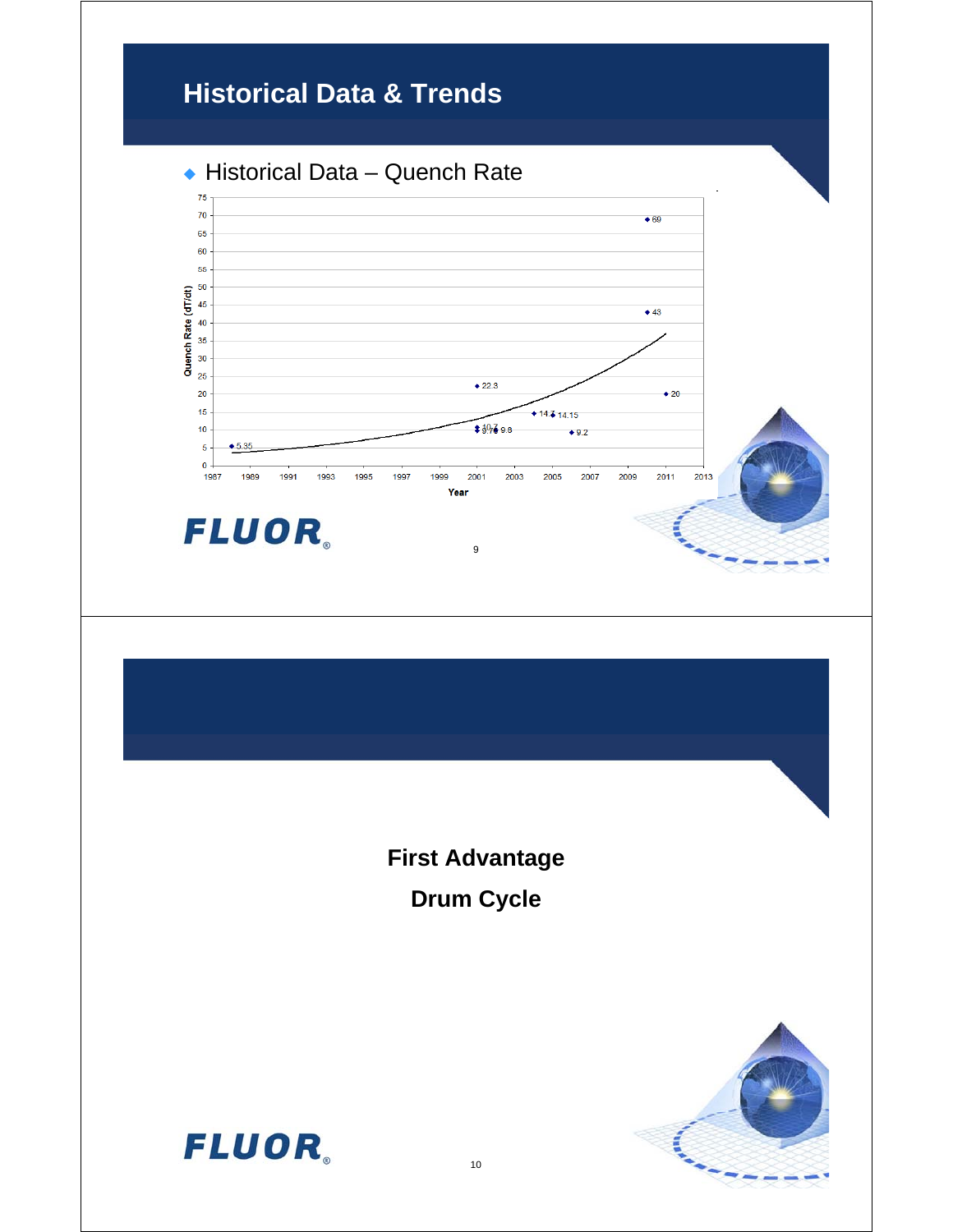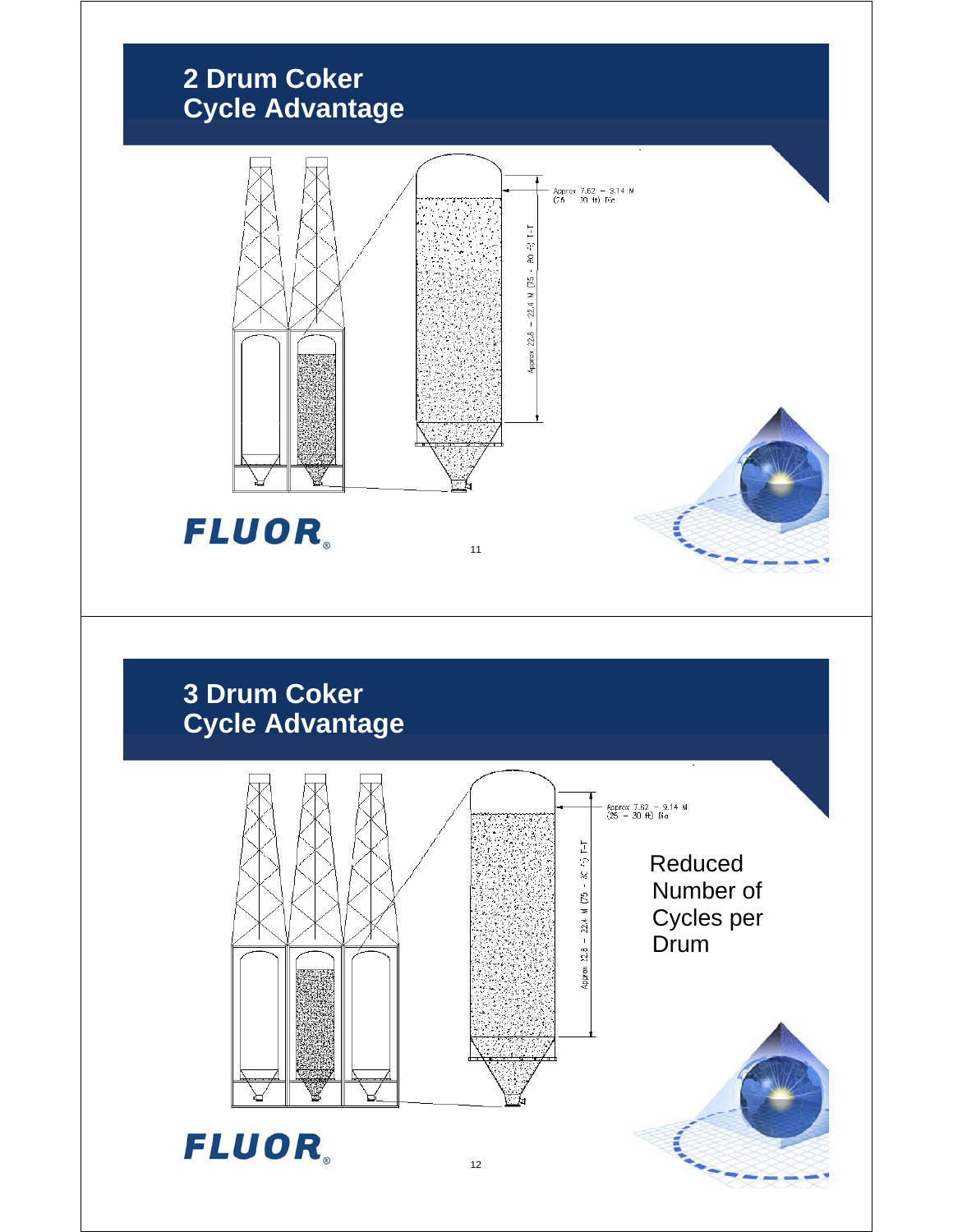### **3 Drum Coker Cycle Advantage**



- ◆ 2 Drum System
	- 30 Year Life
	- $-$  ~15 hr Cycle
	- 9,000 Cycles Per Drum
	- 18,000 Cycles Per Unit
	- (9,000 \* 2 Drums)





◆ 3 Drum System

13

- 30 Year Life
- $-$  ~15 hr Cycle
- 18,000 Total Unit Cycles
- 6,000 Cycles Per Drum (18,000 / 3 Drums)
- ◆ 1.5 X Life Advantage for 3 Drums (9,000 / 6,000)
	- $-$  Each drum experiences 1/3 less cycles over a 30 year period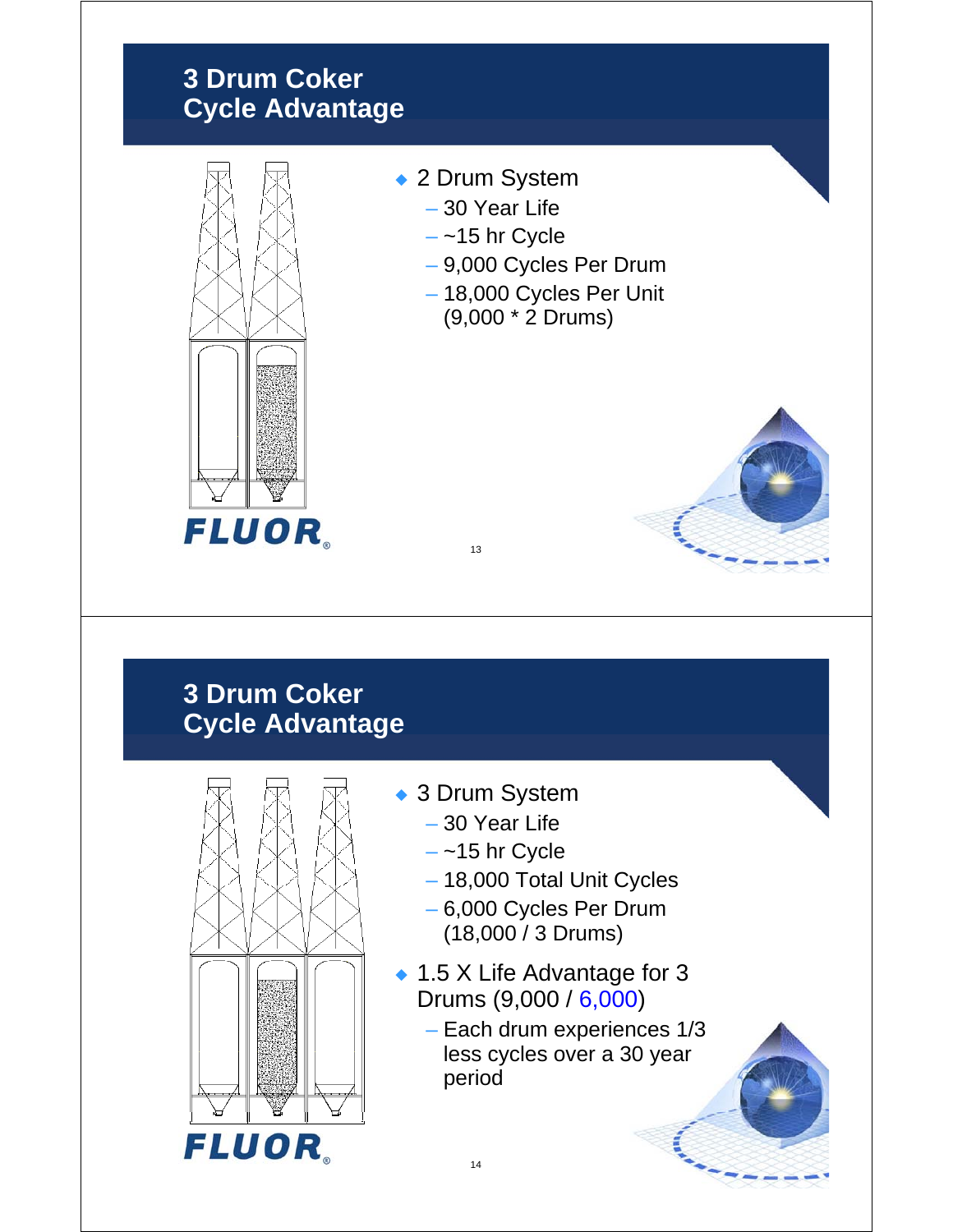# **3 Drum Coker Cycle Advantage – Example** ◆ 2 Drum Coker – Repairs are Performed After 10 Years ◆ 3 Drum Coker – Identical operating conditions as 2 drum coker – **Would not expect to perform the same repairs until after 15 years (10 \* 1.5) due to the reduced number of cycles per drum of cycles per FLUOR** 15 **Second Advantage Operations**

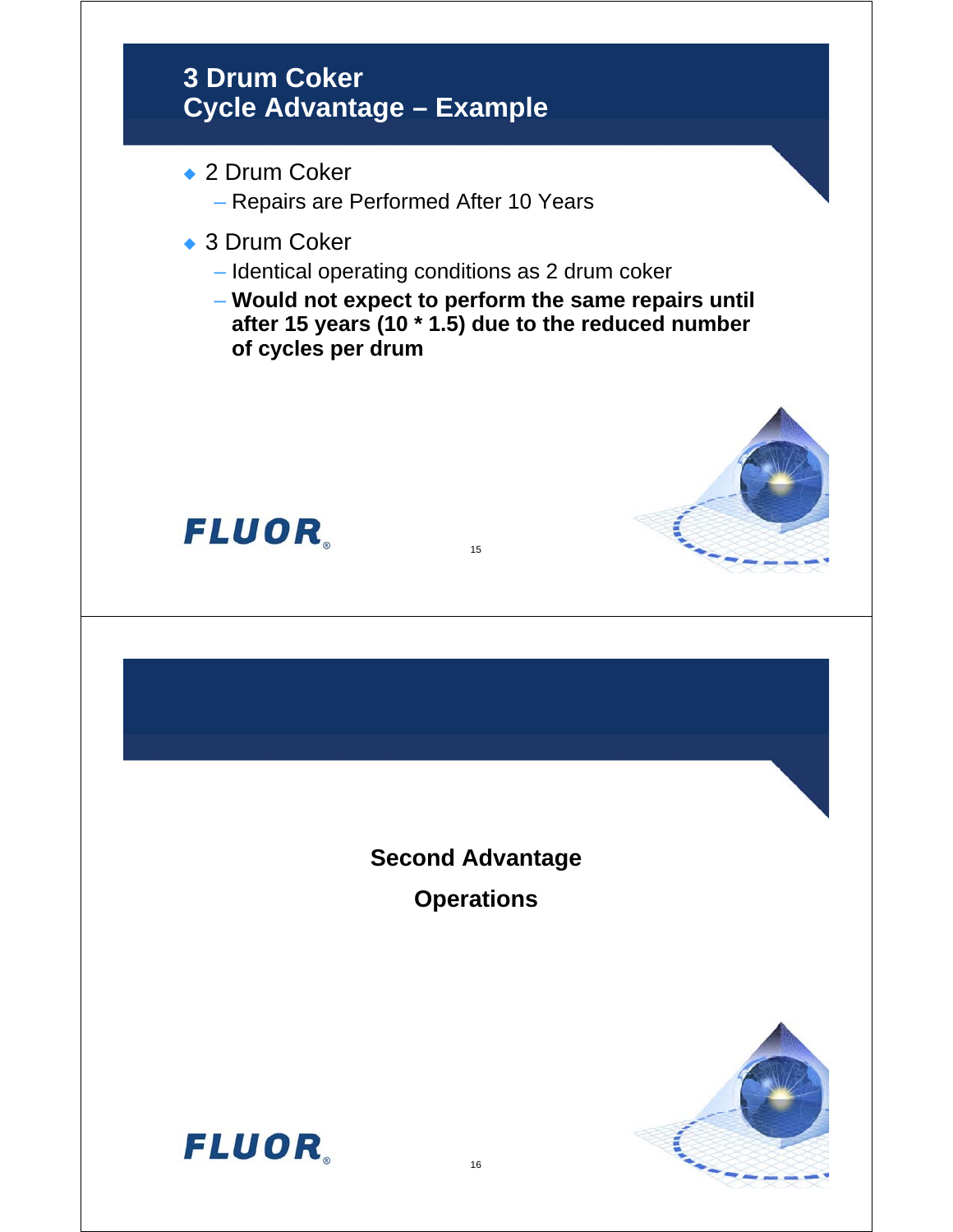

#### **3 Drum Coker Operations Advantage**

- With a 3 drum coker there is twice the amount of time between coking to perform the following
	- Quench, Dehead, Cut, Rehead, Steam Test & Preheat
- $\bullet$  Possible to block in 1 drum for a short period of time to perform
	- Routine maintenance
	- Drum inspection and repair
	- Deheading replacement and repair
	- Severely damaged drum possible to operate on  $2$ drums until next turn around

## **FLUOR**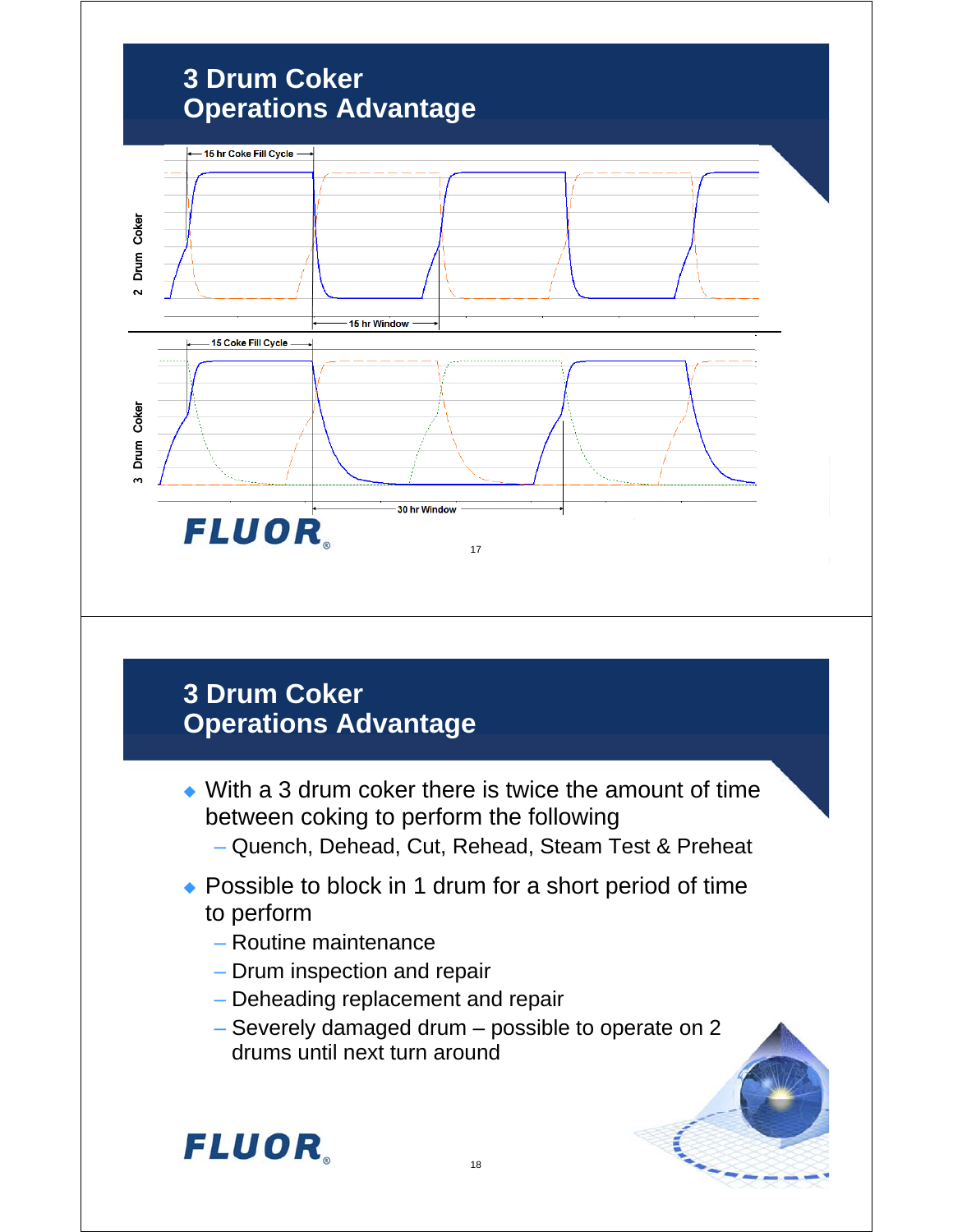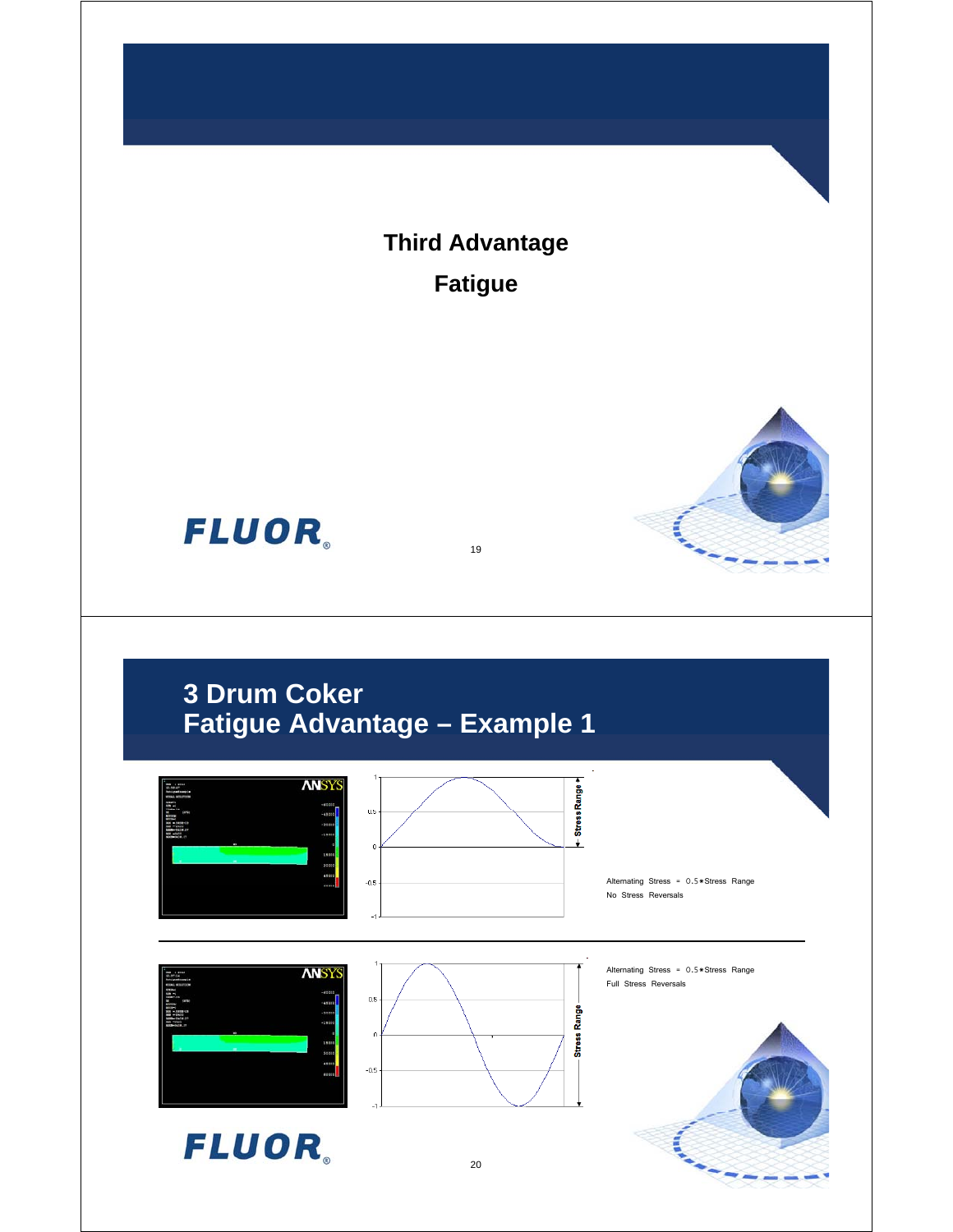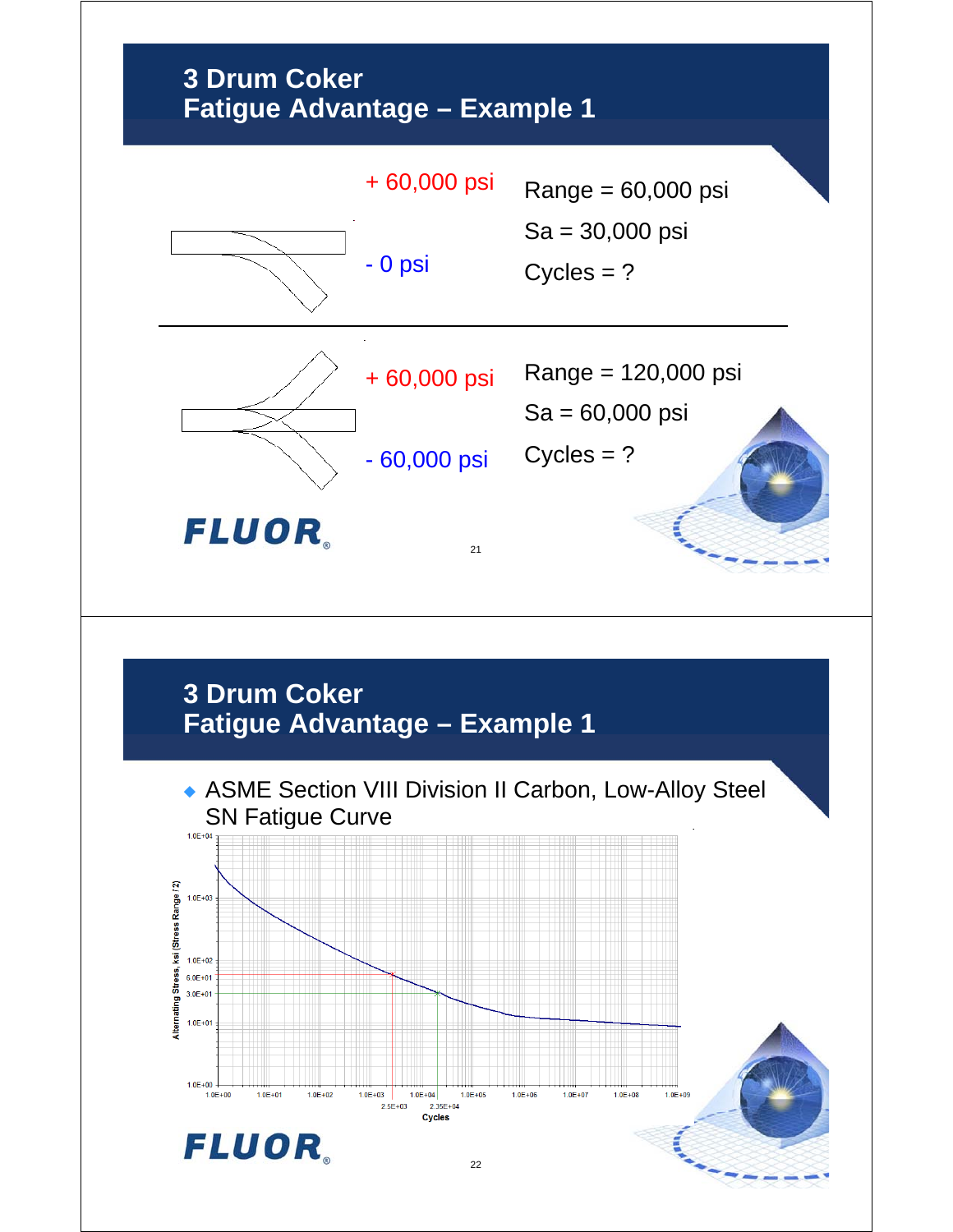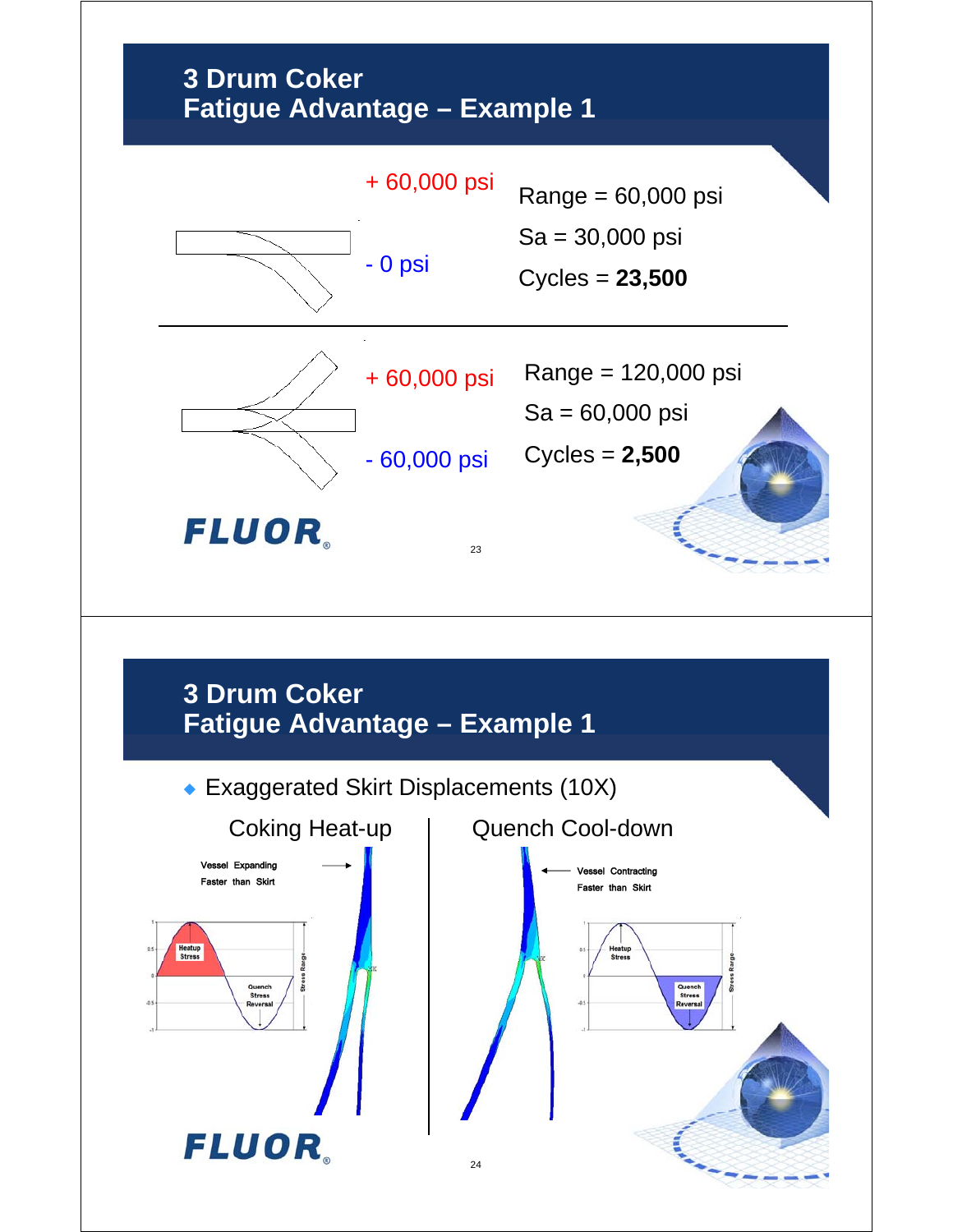

#### **3 Drum Coker Fatigue Advantage – Example 2**

◆ 9 Cases are evaluated using the typical skirt to shell juncture

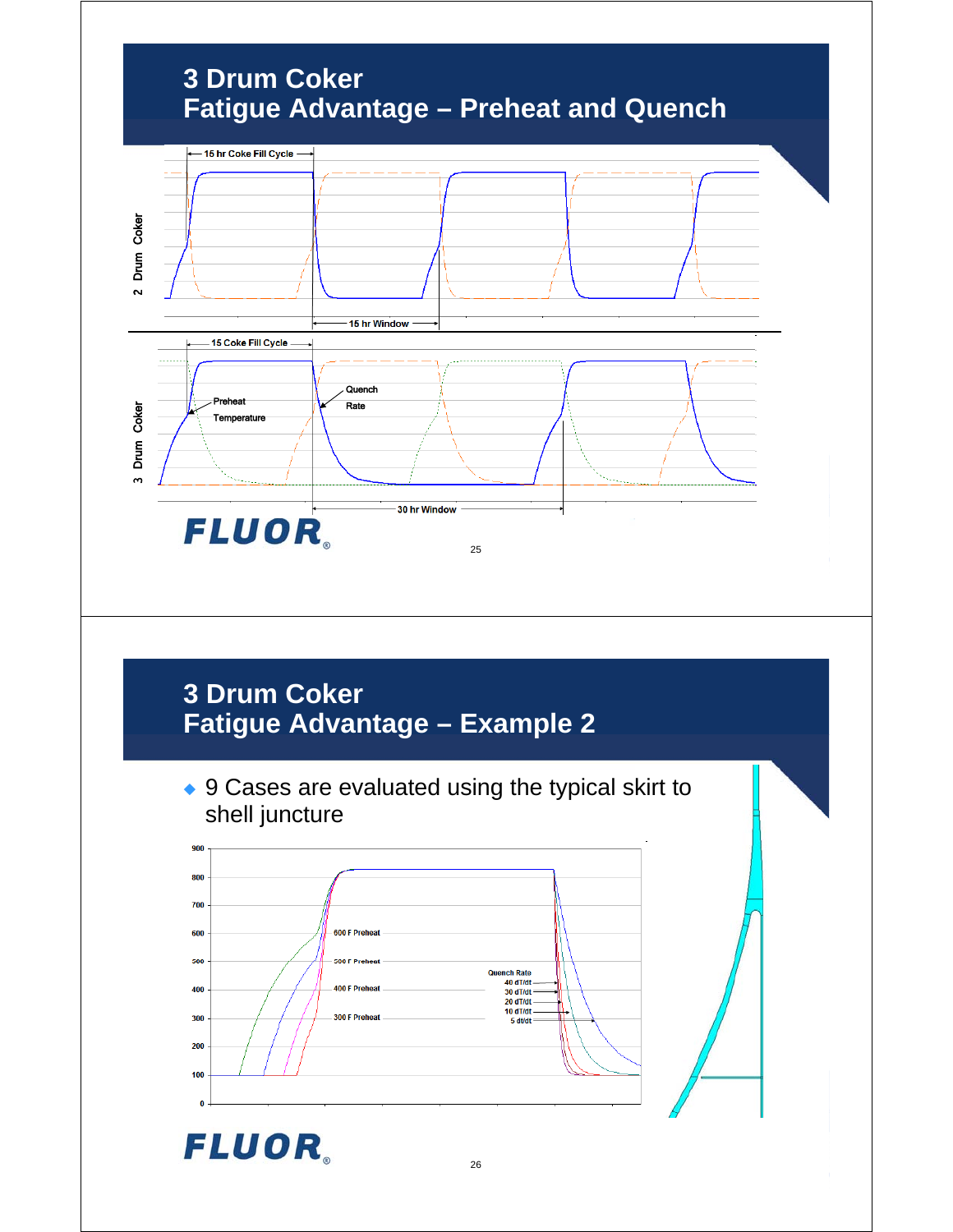#### **3 Drum Coker Fatigue Advantage - Example 2**

- $\bullet$  Increasing the preheat has a small effect on the stress range since most stress in this region is due to coke being introduced into the vessel
- Reducing the quench rate has a large effect on the stress range since the reversal is directly affected



#### **3 Drum Coker Fatigue Advantage – Example 2**



| Stress Range = Heatup Stress - Quench Stress   |
|------------------------------------------------|
| N1 = Number of Cycles for Initial Quench Rate  |
| N2 = Number of Cycles for Target Quench Rate   |
| Cycle Ratio = $N2 / N1$                        |
| Total Est Life Extension = $1.5$ * Cycle Ratio |

| Existing | Target | Cvcles |       | Cycle | Drum   | <b>Total Est</b>      | <b>Existing</b> | <b>Est Life</b> |
|----------|--------|--------|-------|-------|--------|-----------------------|-----------------|-----------------|
| Rate     | Rate   | N1     | N2    | Ratio | Factor | <b>Life Extension</b> | Life (yr)       | (yr)            |
| 10       |        | 11416  | 16633 | 1.46  | 1.5    | 2.19                  | 10.0            | 21.85           |
| 15       |        | 7564   | 16633 | 2.20  | 1.5    | 3.30                  | 10.0            | 32.98           |
| 20       |        | 5271   | 16633 | 3.16  | 1.5    | 4.73                  | 10.0            | 47.33           |
| 25       |        | 3821   | 16633 | 4.35  | 1.5    | 6.53                  | 10.0            | 65.29           |
| 30       |        | 2859   | 16633 | 5.82  | 1.5    | 8.73                  | 10.0            | 87.26           |
| 35       |        | 2196   | 16633 | 7.58  | 1.5    | 11.36                 | 10.0            | 113.63          |
| 40       |        | 1723   | 16633 | 9.65  | 1.5    | 14.48                 | 10.0            | 144.80          |

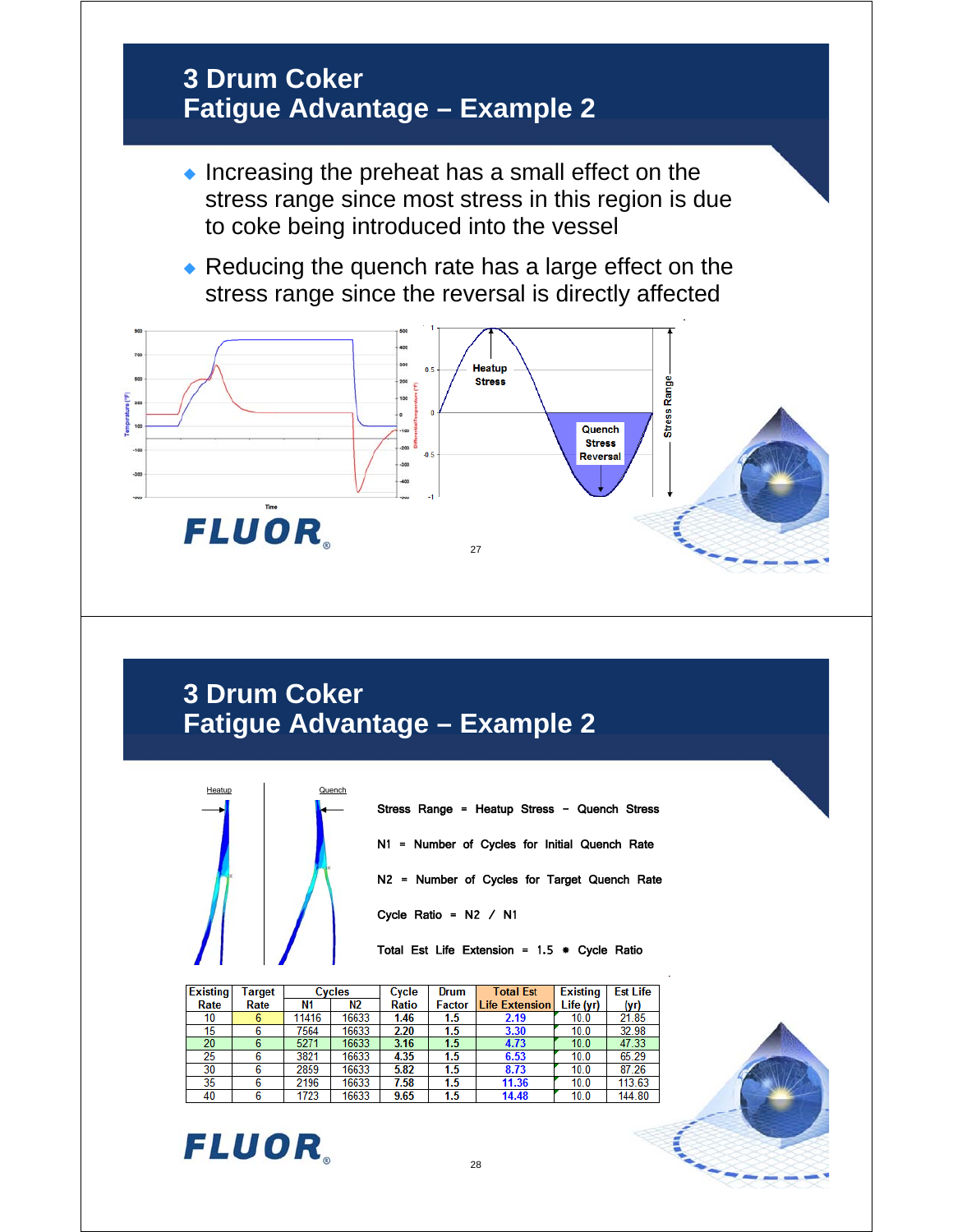#### **3 Drum Coker Design Advantage Summary**



**Economical Advantages for Adding a 3rd Coke Drum**



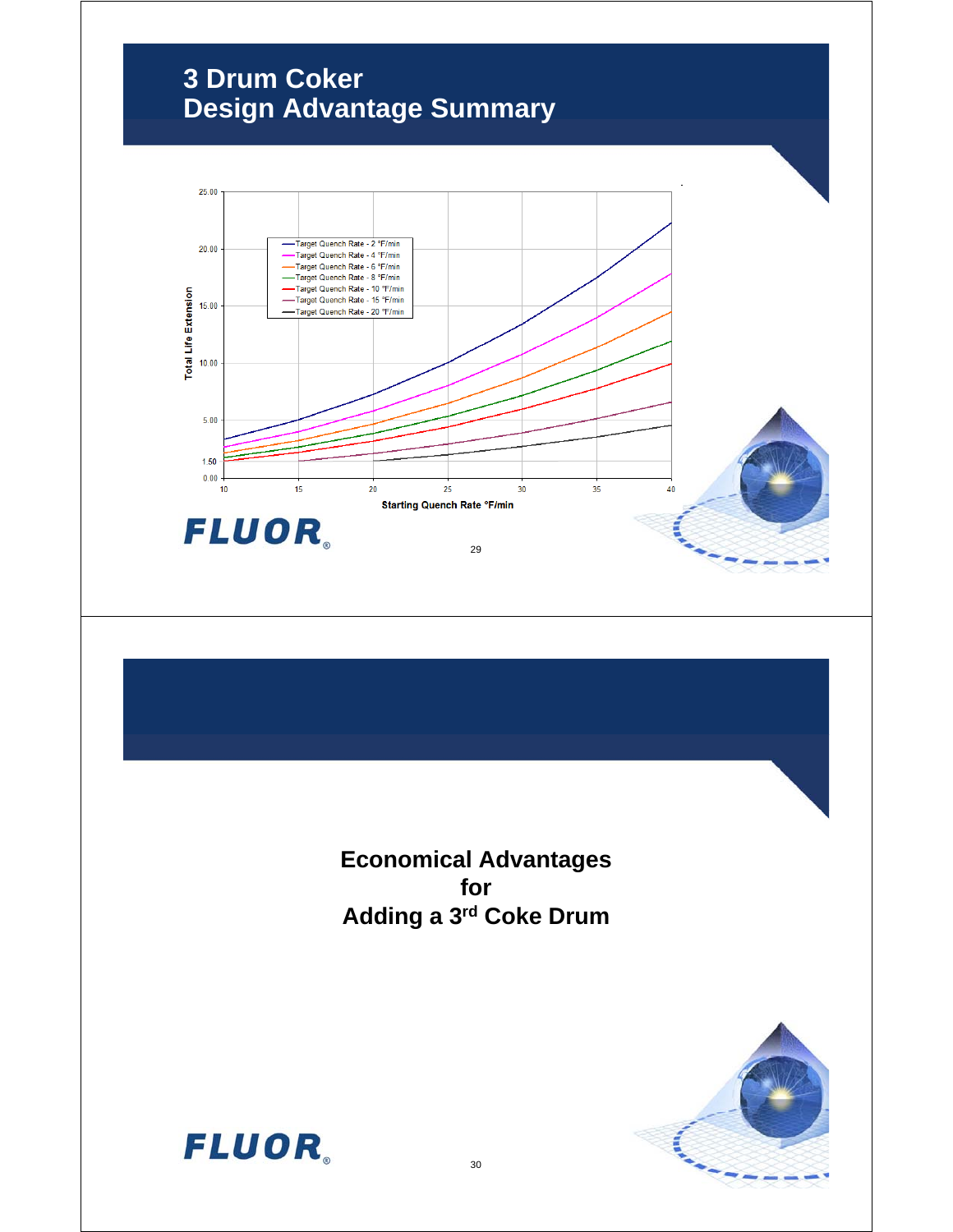# **3 Drum Coker Economics Advantages – Assumptions** • No Escalation • No Inflation ◆ Production Losses - \$10 Million ◆ Estimated Maintenance Costs - \$28 Million / Life of Drums **FLUOR** 31 **3 Drum Coker Economics Advantages – Assumptions New Coker** ◆ Entire 2 Drum Coker Unit **\$1.38 billion** – Upstream Process Units, Coke Drum Area, Coke Pit, Coke Handling and Conveying System & Downstream Process Units – Coke Drum Structure Portion **\$180 million** ▲ Drums, Foundations, Bottom Unheading Device (BUD), Top Unheading Device (TUD), Drill Derricks, Jet Pumps & Piping ◆ Additional 3<sup>rd</sup> Drum **\$80 million** – Drum, Foundation, BUD, TUD, Drill Derricks & Piping **FLUOR**

#### 32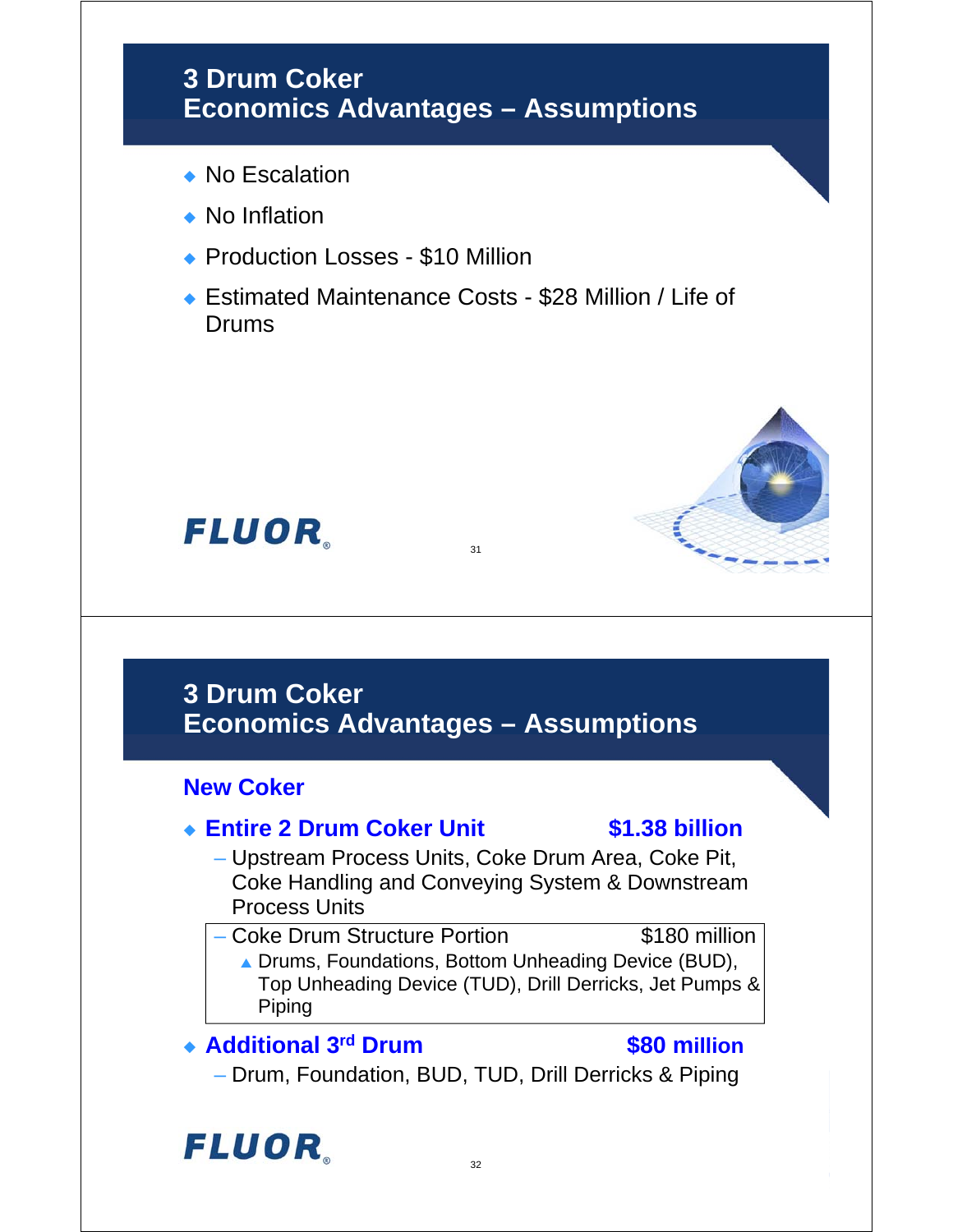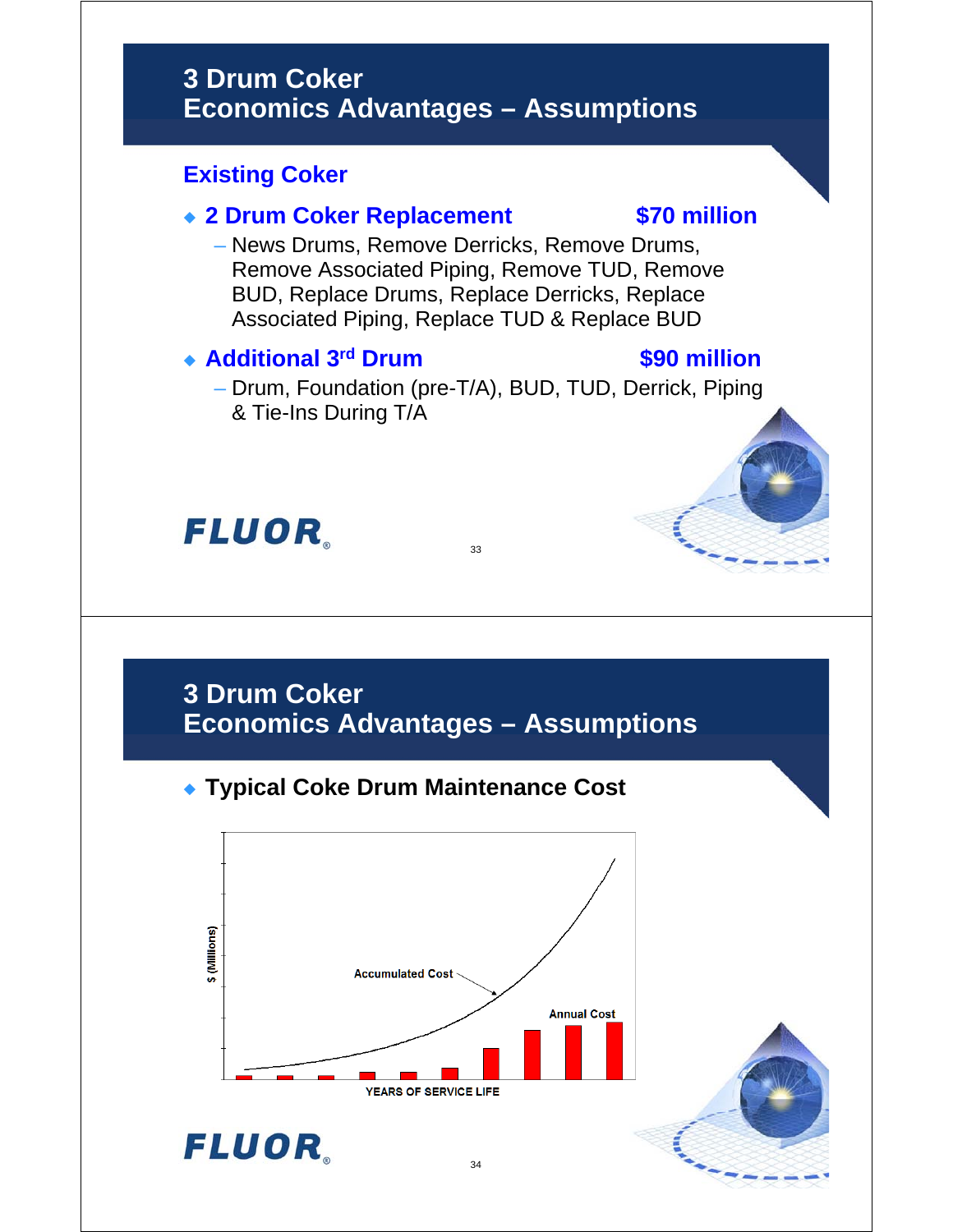### **3 Drum Coker Economics Advantages**

#### • New Installation



### **3 Drum Coker Economics Advantages**

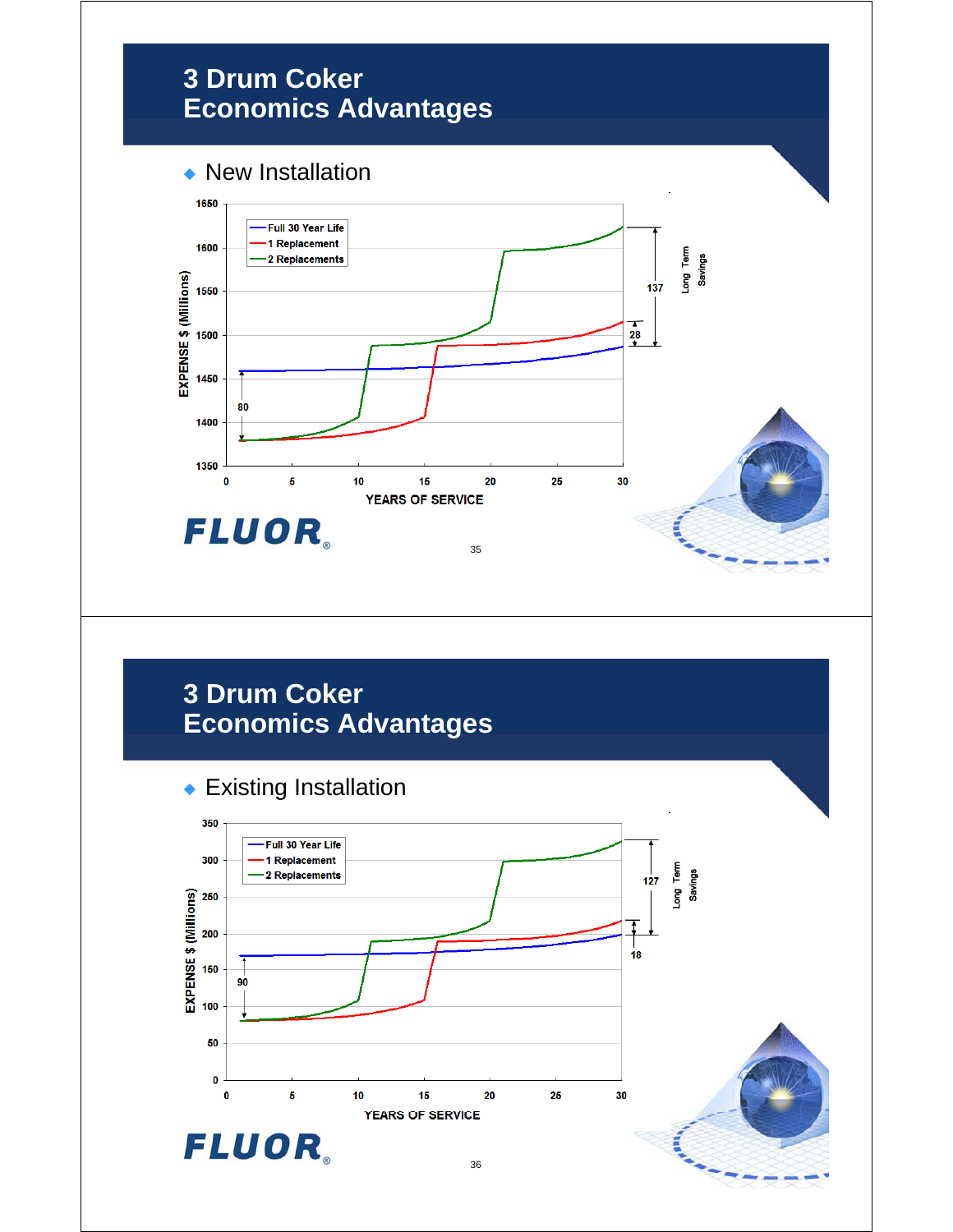#### **3 Drum Coker Economics Advantages – Summary**

#### **Initial Investment VS. Long Term Savings**

|                    | Modification to<br><b>Existing Unit</b> | New Unit |
|--------------------|-----------------------------------------|----------|
| Initial Investment | -\$90MM                                 | -\$80MM  |
| Long term savings  | $+18MM$                                 | $+28$ MM |
| 1 Drum Replacement |                                         |          |
| Long term savings  | $+$127MM$                               | +\$137MM |
| 2 Drum Replacement |                                         |          |

#### **2** Once all factors are considered both cases **can be shown to provide long term savings**

37

**FLUOR** 

#### **3 Drum Coker Summary & Conclusions**

- ◆ 3 Drum Coker Advantages
	- Reduce the need to spend additional money on improved equipment designs
	- Ability to increase throughput without severely impacting the thermal cycle
	- More time between drum cycles for operations
	- Reduced maintenance costs and drum replacements
	- Ability to block in 1 drum for maintenance or repairs
	- Substantial fatigue live advantage by adding 1 drum to the cycle and reducing the thermal impact
	- Over the life of the unit the  $3<sup>rd</sup>$  drum will pay for itself due to reduced maintenance costs and drum replacements
	- Improved reliability Improved

## **FLUOR**